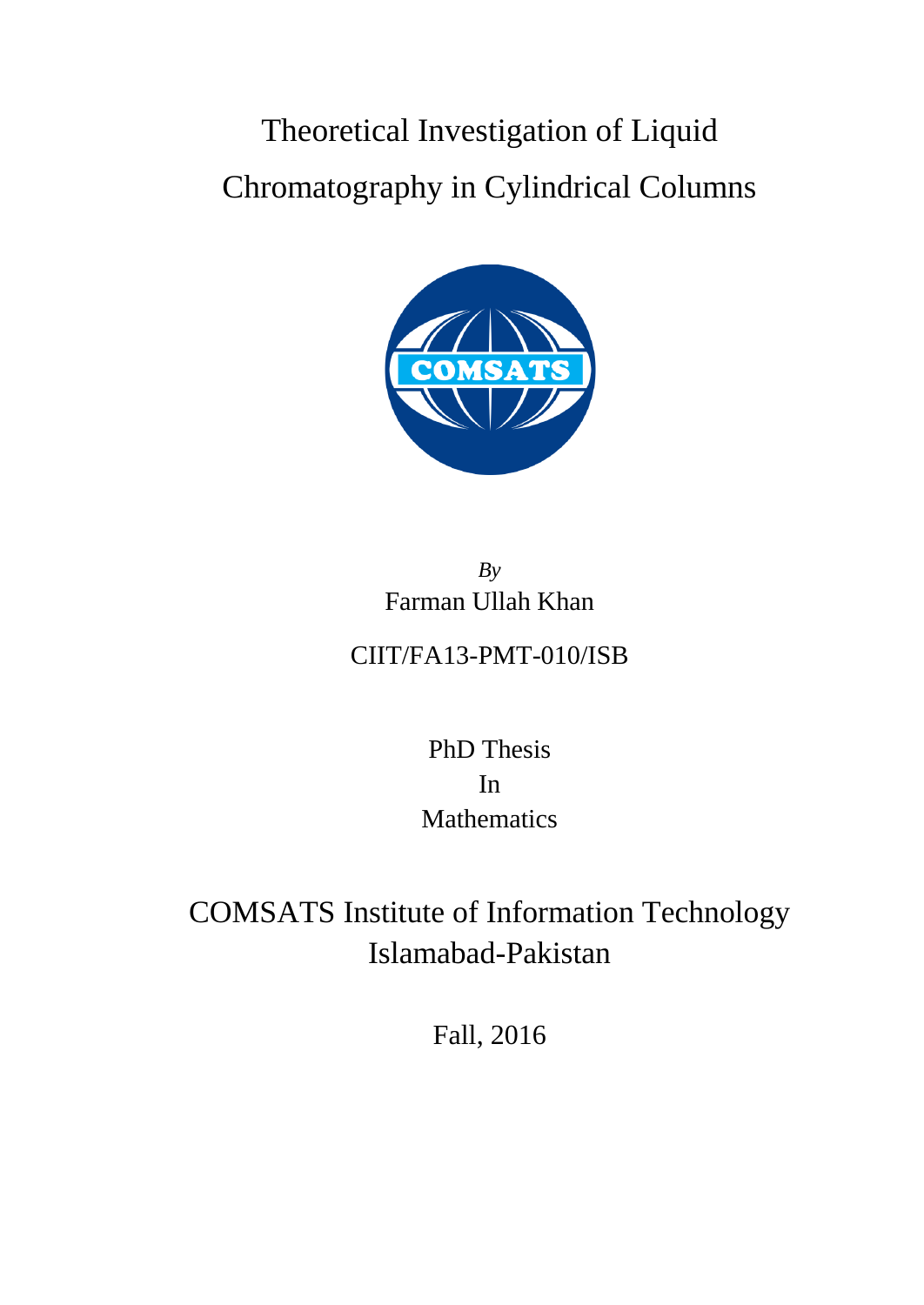

**COMSATS Institute of Information Technology**

## Theoretical Investigation of Liquid Chromatography in Cylindrical Columns

A Thesis Presented to

### COMSATS Institute of Information Technology, Islamabad

In partial fulfillment of the requirement for the degree of

## PhD Mathematics

By

Farman Ullah Khan CIIT/FA13-PMT-010/ISB

Fall, 2016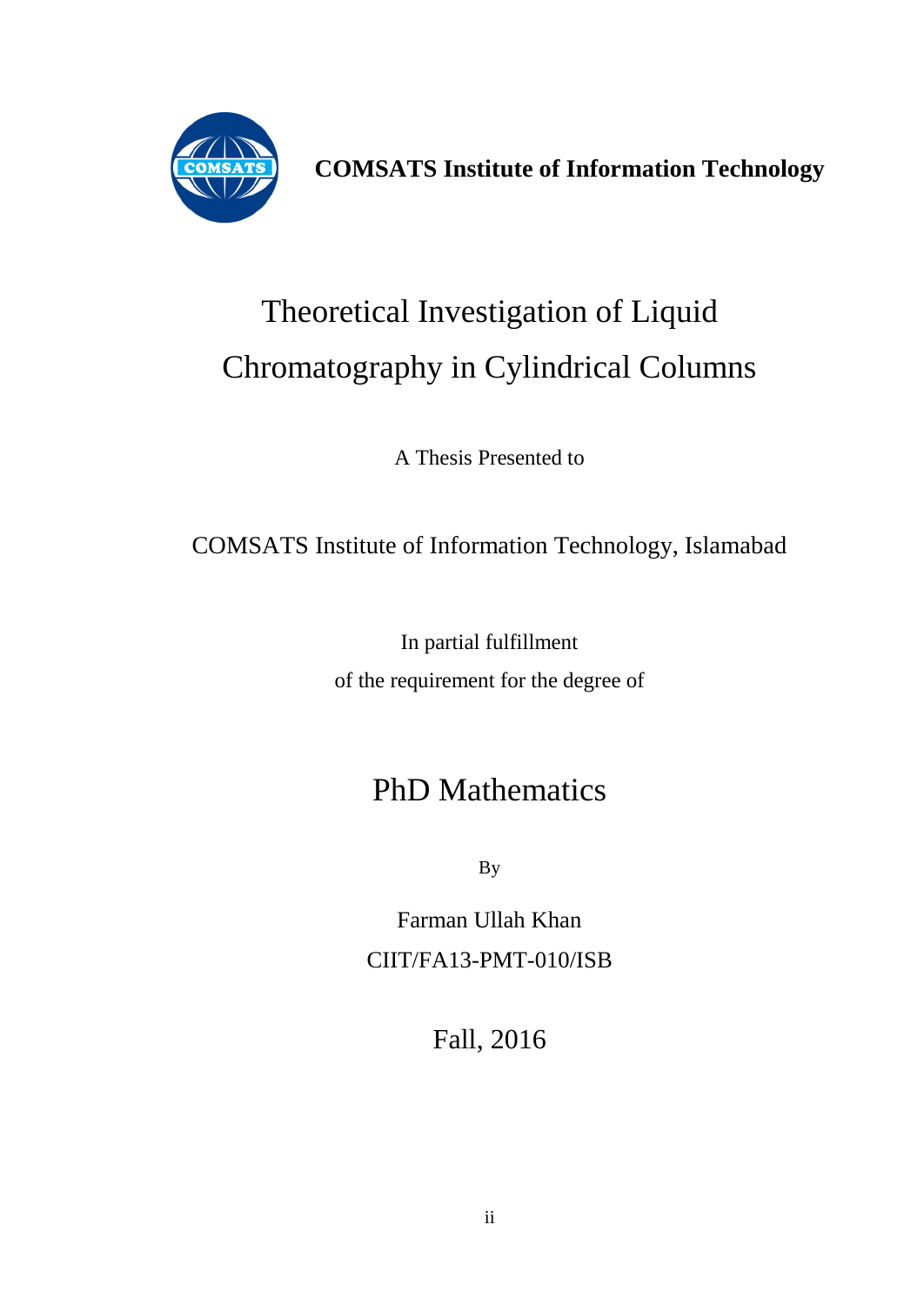## Theoretical Investigation of Liquid Chromatography in Cylindrical Columns

A Post Graduate Thesis submitted to the Department of Mathematics as partial fulfillment of the requirement for the award of Degree of Ph.D in Mathematics.

| Name <sup>1</sup> | <b>Registration Number</b> |
|-------------------|----------------------------|
| Farman Ullah Khan | $CIT/FA13-PMT-010/ISB$     |

#### **Supervisor**

Dr. habil. Shamsul Qamar Professor Department of Mathematics COMSATS Institute of Information Technology (CIIT) Islamabad December, 2016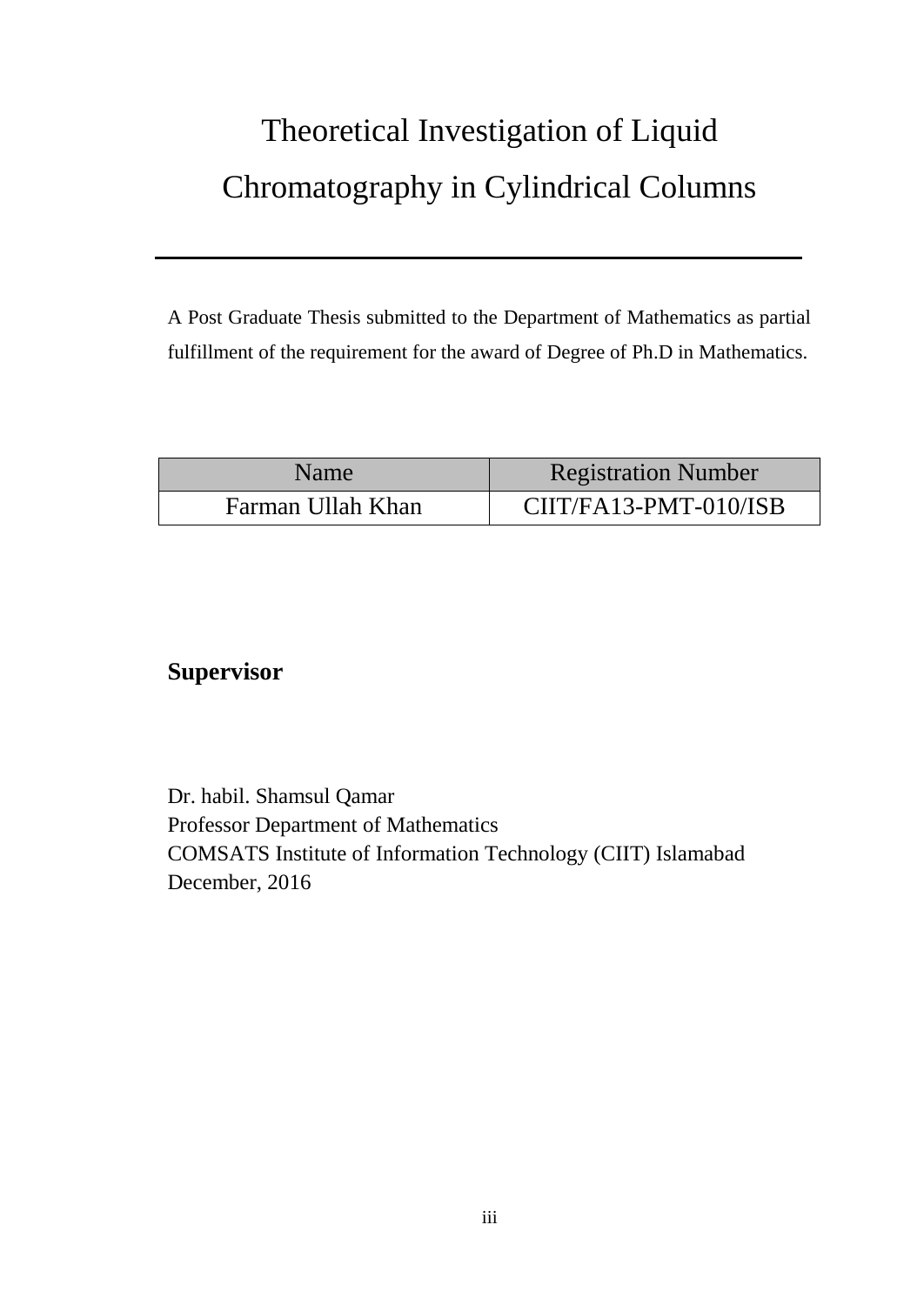#### **Certificate of Approval**

This is to certify that the research work presented in this thesis, entitled " Theoretical Investigation of Liquid Chromatography in Cylindrical Columns" was conducted by Mr. Farman Ullah Khan, CIIT/FA13-PMT-010/ISB, under the supervision of Dr. Shamsul Qamar. No part of this thesis has been submitted anywhere else for any other degree. This thesis is submitted to the Department of Mathematics, COMSATS Institute of Information Technology Islamabad, in the partial fulfillment of the requirement for the degree of Doctor of Philosophy in the field of Mathematics.

Student Name: Farman Ullah Khan Signature: \_\_\_\_\_\_\_\_\_\_\_\_\_\_\_

#### **Examination Committee:**

Prof. Dr. Muhammad Ayub Prof. Dr. Fazal-i-Haq Quaid-e-Azam University, Khyber Pakhtunkhwa

.

Supervisor: \_\_\_\_\_\_\_\_\_\_\_\_\_\_\_\_\_\_ Head of Department: \_\_\_\_\_\_\_\_\_\_\_\_\_\_\_ Prof. Dr. habil. Shamsul Qamar Prof. Dr. Akbar Azam Department of Mathematics Department of Mathematics Technology, Islamabad. Technology, Islamabad.

External Examiner 1: \_\_\_\_\_\_\_\_\_\_\_\_\_\_\_ External Examiner 2: \_\_\_\_\_\_\_\_\_\_\_\_\_\_ Department of Mathematics, Department of Mathematics/Stats/CS, Islamabad, Pakistan. Agricultural University Peshawar.

COMSATS Institute of Information COMSATS Institute of Information

Chairperson: Prof. Dr. Moiz ud Din Khan Department of Mathematics COMSATS Institute of Information Technology, Islamabad.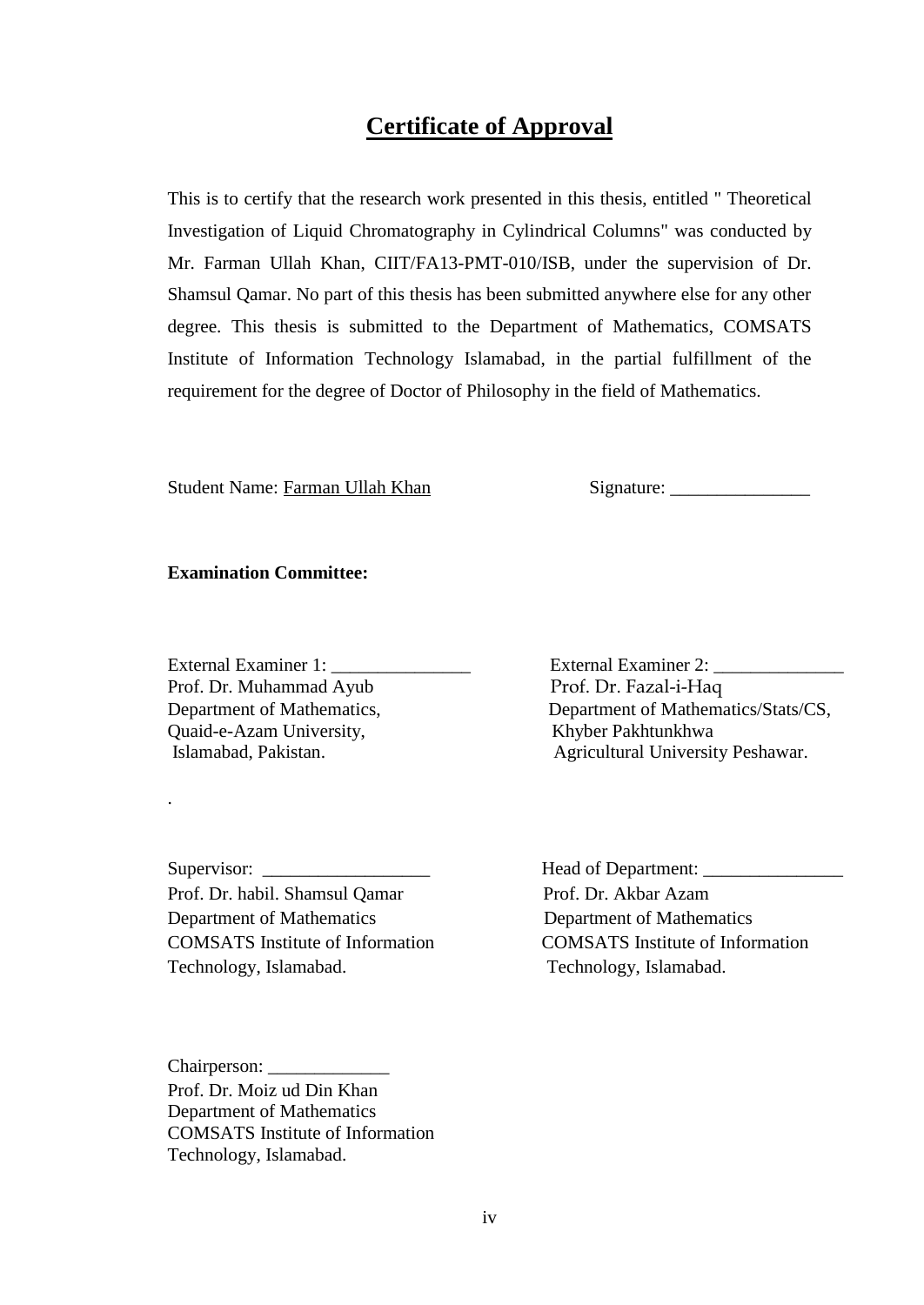#### **Author's Declaration**

I Farman Ullah Khan, CIIT/FA13-PMT-010/ISB, hereby state that my PhD thesis titled "Theoretical Investigation of Liquid Chromatography in Cylindrical Columns" is my own work and has not been submitted previously by me for taking any degree from this University i.e. COMSATS Institute of Information Technology or anywhere else in the country/world.

At any time if my statement is found to be incorrect even after I graduate the University has the right to withdraw my PhD degree.

Date: Signature of student:

 **Farman Ullah Khan** CIIT/FA13-PMT-010/ISB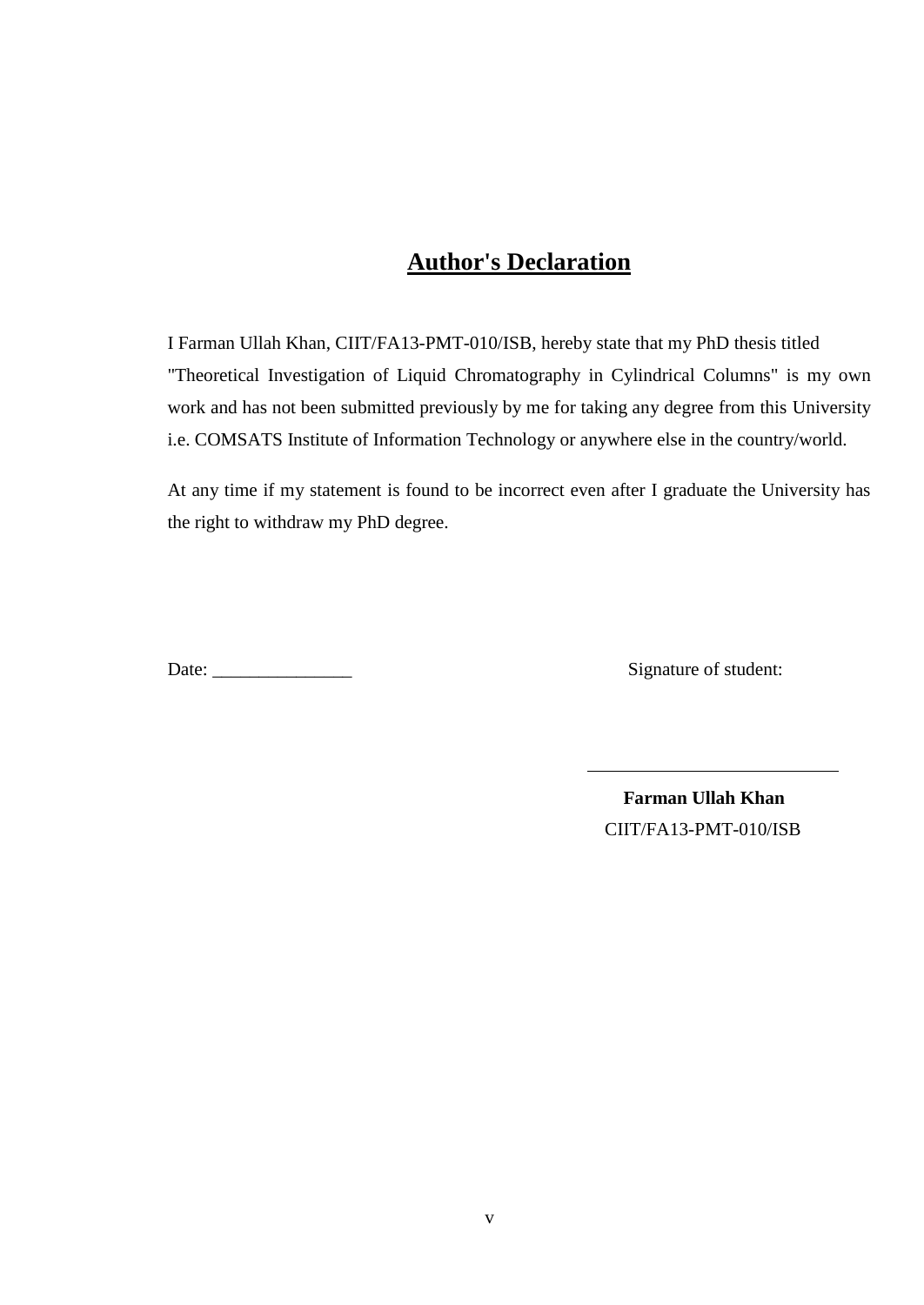#### **Plagiarism Undertaking**

I solemnly declare that research work presented in the thesis titled "Theoretical Investigation of Liquid Chromatography in Cylindrical Columns" is solely my research work with no significant contribution from any other person. Small contribution/help wherever taken has been duly acknowledged and that complete thesis has been written by me.

I understand the zero tolerance policy of HEC and COMSATS Institute of Information Technology towards plagiarism. Therefore, I as an author of the above titled thesis declare that no portion of my thesis has been plagiarized and any material used as reference is properly referred/cited.

I undertake if I am found guilty of any formal plagiarism in the above titled thesis even after award of PhD Degree, the University reserves the right to withdraw/revoke my PhD degree and that HEC and the university has the right to publish my name on the HEC/university website on which names of students are placed who submitted plagiarized thesis.

Date: \_\_\_\_\_\_\_\_\_\_\_\_\_\_\_ Signature of student:

 **Farman Ullah Khan** CIIT/FA13-PMT-010/ISB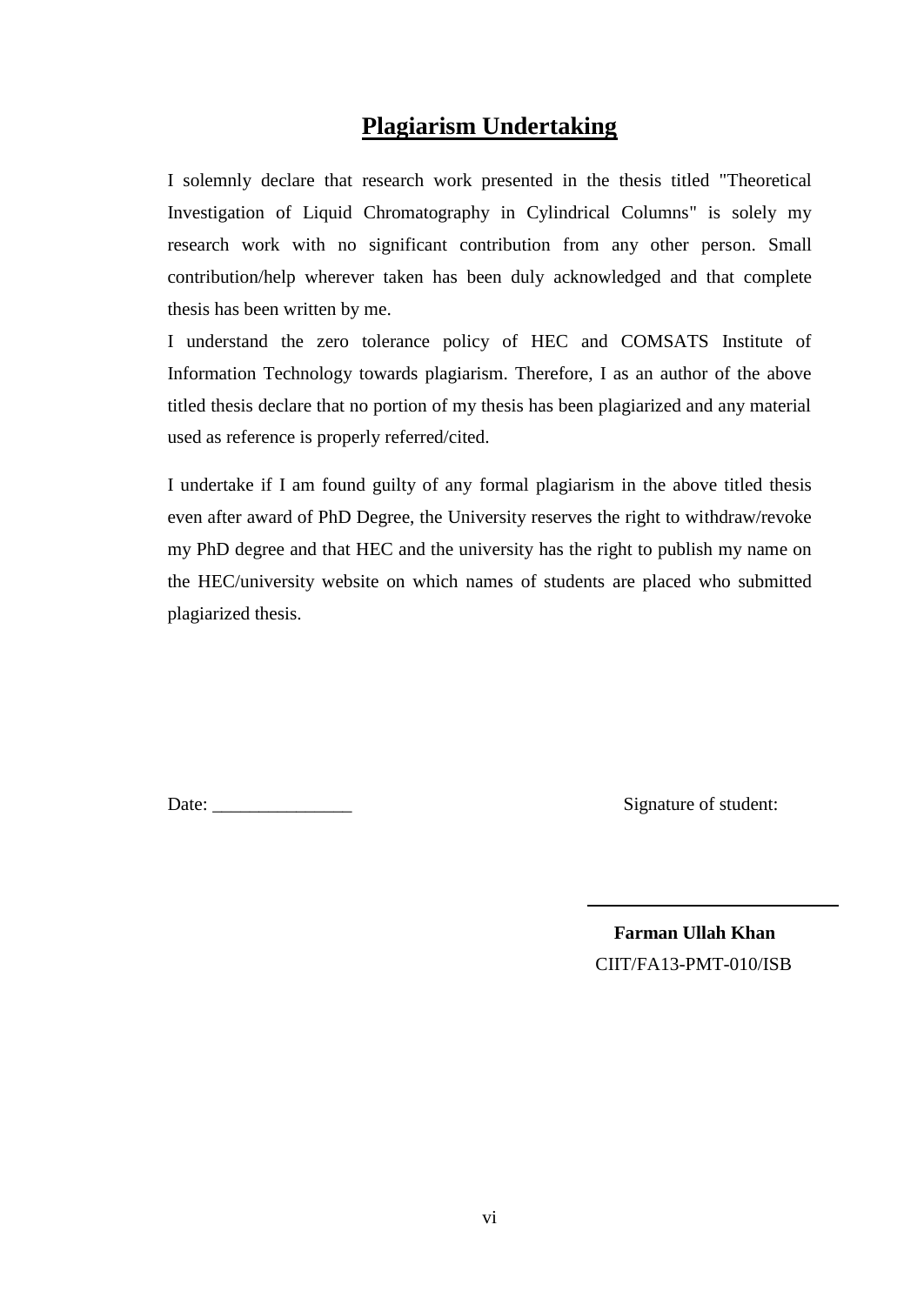#### **Certificate**

It is certified that Farman Ullah Khan, CIIT/FA13-PMT-010/ISB has carried out all the work related to this thesis under my supervision at the Department of Mathematics, COMSATS Institute of Information Technology, Islamabad and the work fulfills the requirement for award of PhD degree.

Date: \_\_\_\_\_\_\_\_\_\_\_\_\_\_\_

Supervisor:

 Dr. habil. Shamsul Qamar Professor, CIIT, Islamabad.

Head of Department:

Prof. Dr. Akbar Azam Department of Mathematics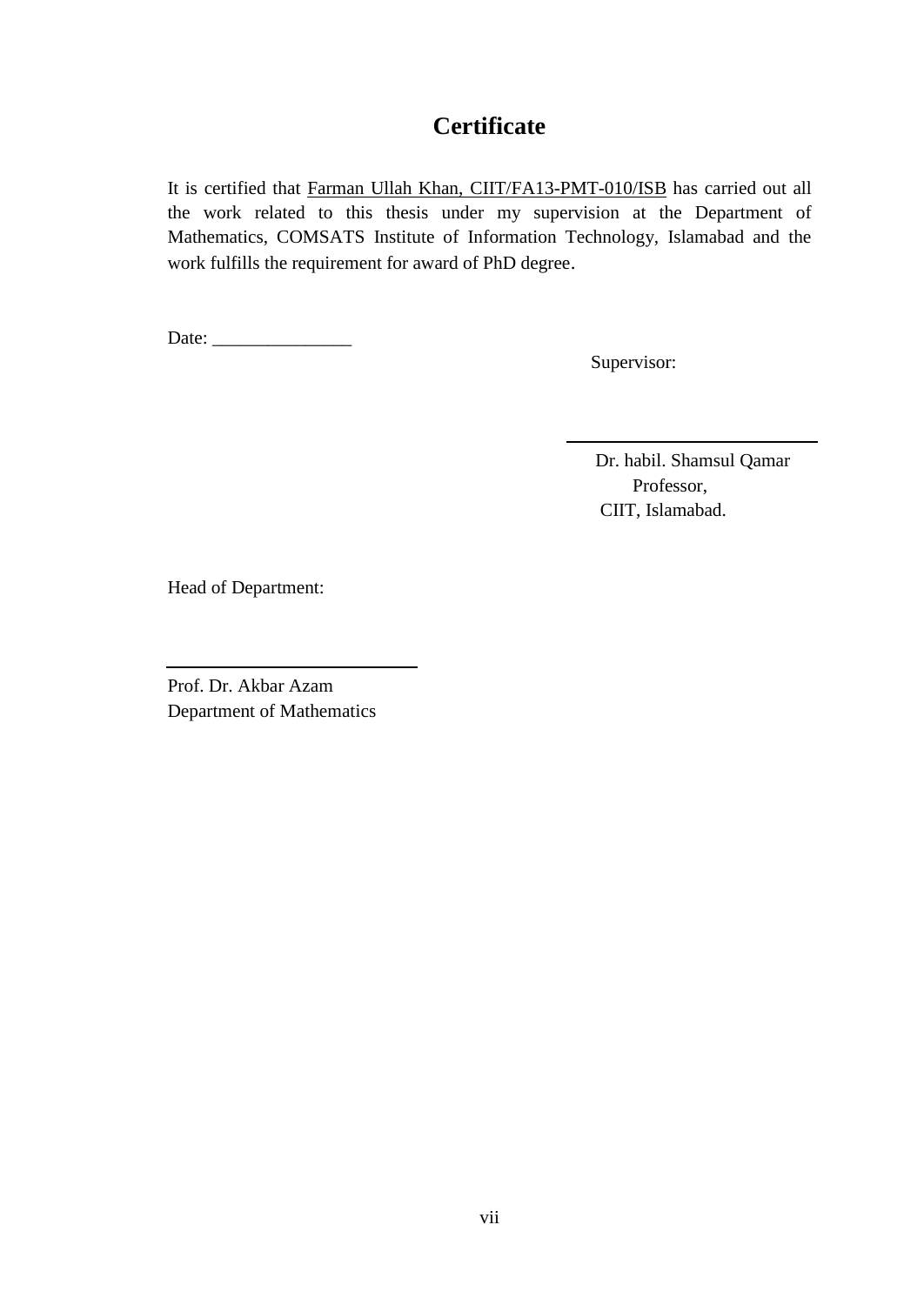## DEDICATION

## **This thesis is dedicated to my family and friends.**

For their endless love, support and encouragement.